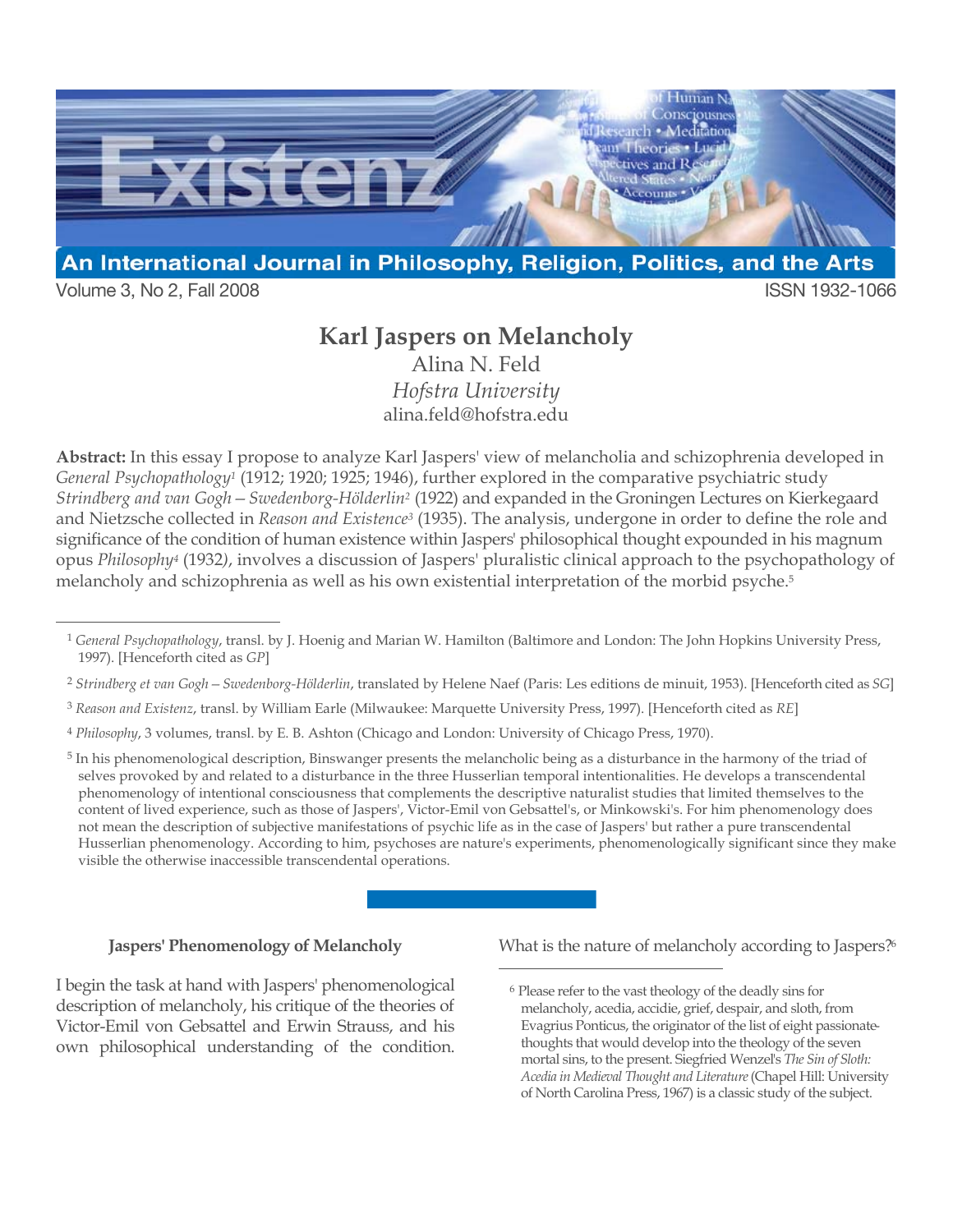There is no simple answer to this question. Minimally, the answer would require defining melancholy and situating it within the context of the three major psychoses, i.e., epilepsy, manic-depression and schizophrenia. But Jaspers' theoretical presuppositions do not allow for a rigorous classification or definition of melancholy—or any of the other psychopathological conditions—as a sui generis morbid entity. From the beginning of the impressive *General Psychopathology*, Jaspers clarifies his theoretical and methodological positions: his existentialist respect for the mysterious and incomprehensible whole of the object of research, i.e., the psyche, as well as for the uniqueness of the individual case—which cannot be in itself the object of scientific approach but only in its manifestations makes any definition inadequate. Indeed, throughout *General Psychopathology*, Jaspers refrains on principle from presenting the main psychoses—epilepsy, manicdepression and schizophrenia—as complete entities (or, as he writes, "classified plants in the botanical album"); on the contrary, aspects and hypostases of these pathologies will appear individually, since the whole will always be a unique case. The outcome of following this principle is the absence of a definitive discussion or definition of any of these psychoses whose principal features will appear scattered throughout the work, and discussed under different entries. Jaspers engages into "the quiet absorption into psychic life without attitude" that allows for the human being to be "approached in unbiased fashion" (*GP* 17), thus limiting himself to a phenomenological presentation, exhaustive and unbiased, of the nature and state of the field of psychopathology. His comprehensive and detailed classification and description could be seen as a psychiatric phenomenological complement to Hegel's *Philosophy of Mind*. In this vast organism, melancholy and schizophrenia appear fragmented into their principal components—complexes or hypostases—that can form different morbid entities according to the contingent nature of the case. Essential features of melancholy, depression and schizophrenia are succinctly referred to and described in Chapter 1— *Abnormal Psychic Phenomena*, in the sections on the experience of space and time, body awareness, delusions and awareness of reality, feelings and affective states, urge, drive and will, awareness of the self, and phenomena of self-reflection (*GP* 55-138).

The essential disturbance induced by melancholy is the distorted experience of time and self, i.e., the experience of temporal stagnation and emptiness, inner vacuity and non-existence. The corresponding delusions are delusions of insignificance and guilt, of metaphysical sin, destitution, and nothingness that ultimately result in abysmal despair. The abnormal feeling-states differ from the normal ones by arising endogenously as a psychological irreducible, and lacking an understandable causal development. Explanations point to sources beyond consciousness, i.e., physical events, phases, periods. The feeling-states have an all-embracing character, and enjoy a varied, psychologically nuanced distinctiveness, i.e., cheerfulness, merriment, grief, melancholy, *accidie*. This is an example of the way Jaspers takes apart particular entities or types and refers only to their classifiable core: in this case, the all-embracing character of the feelingstates.7 He further notes that the bodily feelings are part of the feeling-states and that the core of cyclothymic depression is a change in vital feeling: the misery of vital depressions has different bodily locations. Depressive patients experience most commonly a feeling of insufficiency, uselessness, incompetence and incapacity for action, inability to make decisions, wavering, clumsiness, inability to think or understand any more; this range of feeling is only partly objective, thus understandable; essentially, though, it is an unfounded and primary feeling. Apathy or lack of feeling, indifference and abulia, the feeling of not having feeling are suffered by depressive patients. Jaspers notes that existential anxiety, depression, and monastic *acedia* also contain an element of restlessness and reluctance to work (*GP* 65-114).

## **Jaspers' Critique of Psychological Theories on Melancholy**

In Part III, Chapter 11, "Explanatory Theories–Their Meaning and Value," Jaspers discusses theory formation in psychopathology (*GP* 534-546). He succinctly presents and critiques the theories of Wernicke and Freud, as well as the constructive-genetic theories of von Gebsattel and Straus.8 The latter two

<sup>7</sup> In *Fallible Man* Ricoeur will term the feeling-states "ontological" and "meontological," i.e., states pertaining to Being and to Nonbeing, respectively.

<sup>8</sup> In *Figures de la subjectivity*, Arthur Tatossian emphasizes the seminal contribution of the philosophical study of melancholy to the understanding of subjectivity; he, as a psychiatrist, uses subjectivity as a means to understand and treat his melancholic patients. The meeting ground for the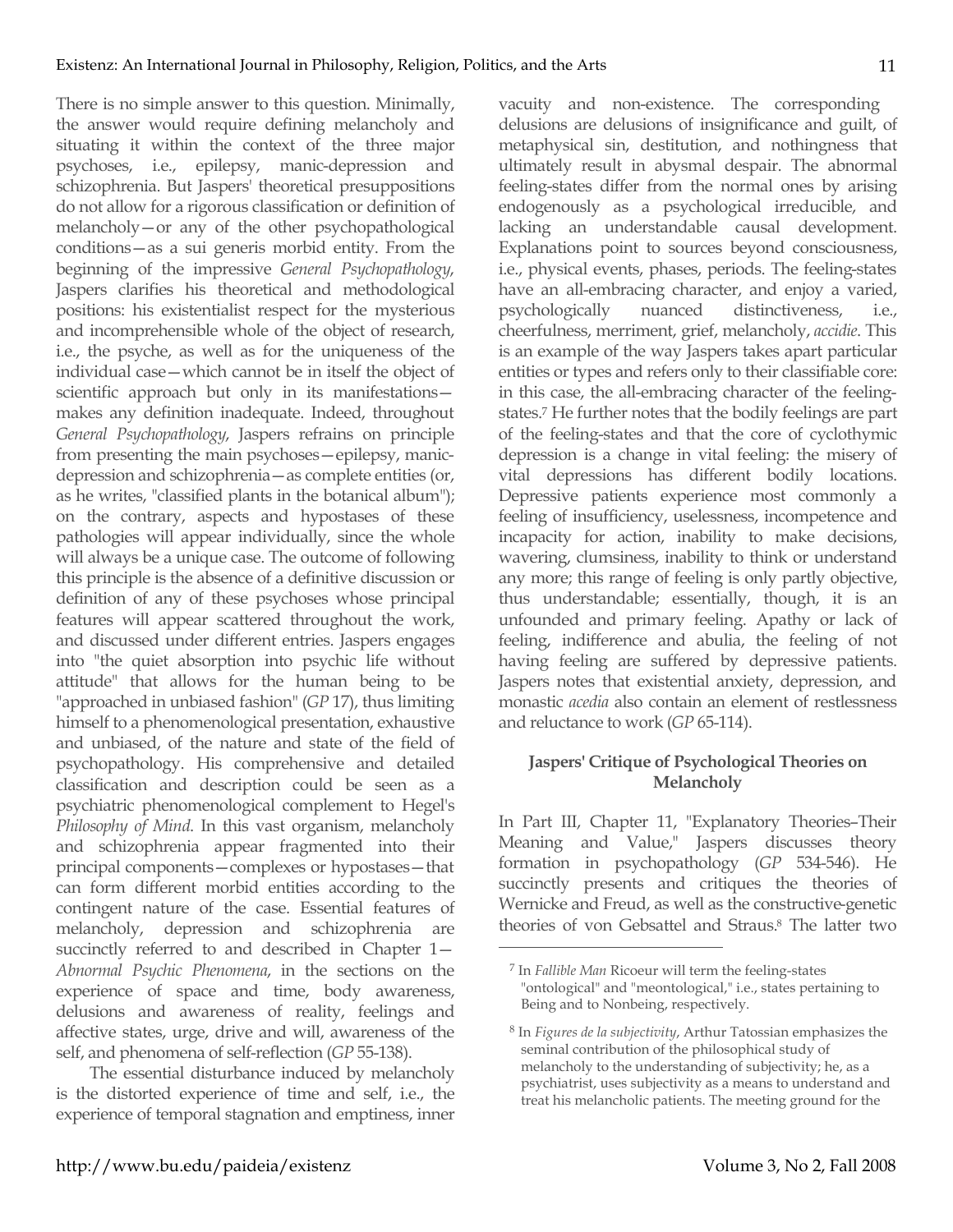refer to the pathology of melancholy-depression specifically. Jaspers explains that Gebsattel's "constructive-genetic method," Straus' "theoretical psychology," Kunz' "philosophical anthropology," Storch's "existential analysis," Binswanger's "existential anthropology" are all terms that refer to endogenous depression; they attempt to explain this condition as a "disturbance in vital events," or "vital inhibition," a "disturbance in becoming a person, an elementary obstruction in becoming, an inhibition of one's own inner timing, an inhibition of the personally molded urge to become, of the urge for self-realization, a standstill in the flow of personal becoming." The vital inhibition will manifest differently according to the

 $\overline{a}$ 

two is the phenomenological approach to subjectivity. Significantly, phenomenology appeared in psychopathology precisely in connection to melancholy. At the time the interest gravitated around temporality rather than subjectivity. Psychiatrists—such as Straus, von Gebsattel, and Minkowski—discovered the modifications of temporality that occur in cases of melancholy, i.e., temporal stagnation, immobilization of the future, predominance of the past within lived time. Since it is a matter of vital time and not of perceived time, this modification means the collapse and degradation of the subject himself and of his world. The domination of the past and the absence of movement toward the future trigger the melancholic radical impotence and helplessness, which, in turn, lead to the classical anesthesia of affect, manifested as incapacity to act, think, decide, or, paradoxically, to feel or suffer. The sterility of melancholic being was discussed by Ludwig Binswanger as an effect of retrospection and prospection, the two canonical forms of melancholic temporality, which affirm tragic future with the certitude of the past. Binswanger observed a "reweaving" of the temporal woof in which the past is woven into the future and the future into the past. This disturbance in the perception of the self in time leaves the melancholic only one power, one act: the lamentation. It appears that the self who lives out the melancholic temporality is a self for whom the phenomenon of change is the most critical problem. Hubertus Tellenbach even conditions the emergence of any melancholic condition on the difficulty to change. Correspondingly, the two traits specific to Tellenbach's *typus melancholicus* are the quasi-fantastic need of permanence and order in space and time, on the one hand, and the sense of duty toward self and other, on the other hand. In terms of the layout of melancholic subjectivity, the melancholic's sense of identity is preserved in and through the other. The *typus melancholicus* can be himself only by perfectly fitting the expectations of the other and of society. This self-accommodation to the other is his answer to the problem of identity. When the dissolution of the role identity occurs through a modification in the familiar field (the loss of the other), the melancholic self disintegrates and this process of degradation constitutes clinical melancholy. In his complaints, he laments his having become nothing, since for him the only being is social.

particular illness (*GP* 540). The experience of time is that of time standing still, thus of the absence of the future, one in which the past predominates; the delusions related to this stagnation are delusions of insignificance, poverty, and sin; hence the creation of a temporal vacuum; in the absence of the future nothing can be brought to a conclusion, and the patient is incapable of completing a decision, or making an end. Gebsattel explains these symptoms by a disruption of the trend of basal happenings that instead of moving toward development, growth, increase, and selfrealization, is turned toward reduction, downfall and dissolution of the particular life form. This modification in the trend of basal happenings fills the psyche with negative significance, i.e., death, corpses, rot, contamination, images of poison, faeces, ugliness. The morbid basic events color the patient's interpretation of the world.9 Gebsattel establishes the connection between disturbance in becoming and contamination: who rests, rusts. Guilt and contamination are variants of the same condition: the patient experiences the guilt of not fulfilling his life by a purifying movement into the future; according to him, forward moving life, form-developing is opposed by a hostile formlessness of a self-distorted past. Hence, negative meanings dominate as forces of dissolution of form.10 A different interpretation of the genesis of melancholia-depression is proposed by Erwin Straus. He explains the tedium of depression and melancholy by the absence of the patient's awareness of power simultaneous with the presence of the urge to development: the result is the impossibility of filling the passing time with content towards the future. The absence of the future empties out the past of meaning as well.

<sup>&</sup>lt;sup>9</sup> The morbid propensity of melancholy is known to Edgar Allan Poe as the demon of perversity.

<sup>10</sup> In *Metaphysical Guilt*, Alan M. Olson pertinently discusses the relation between Ricoeur's theory of symbols of evil as defilement, sin, and guilt, and Jaspers' complex concept of guilt. According to Ricoeur, he explains, defilement is the primordial symbolization of evil as contamination; as such, it remains the symbolic foundation for further elaborations of consciousness in the symbols of sin and guilt. Contamination through stagnation thus forms the symbolic core in the melancholic delirium of guilt, and, I conclude, explains at the symbolic level the therapeutics of work recommended in the theology of the sin of melancholy and sloth proposed by for the first time in the fifth century by John Cassian.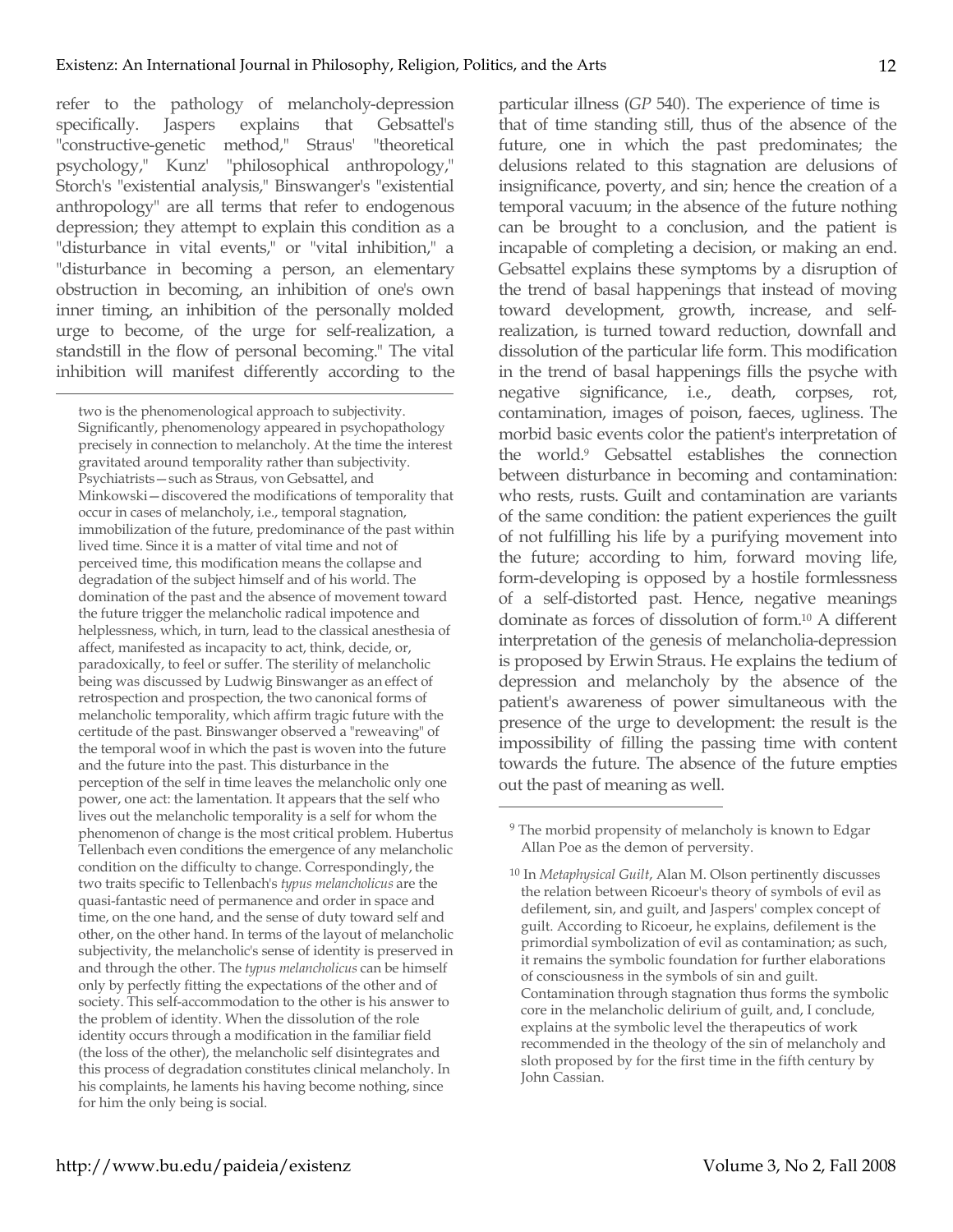After this schematic presentation of Gebsattel's and Straus' theories that refer to the pathology of depression-melancholy, Jaspers develops his critique. It is interesting to note the fact that the same symptoms of the condition had already been presented by Jaspers in Chapter 1—*Abnormal Psychic Phenomena*. According to his interpretation of psychic life as an "infinite whole, a totality that resists systematization," which cannot be reduced to a few principles and psychological laws, but rather allows for only tentative hypotheses (*GP* 17), his overall intention in *General Psychopathology* is to engage in the pure appreciation of facts (*GP* 17) and to "make every possible approach to psychic reality using all methods," i.e., without prejudice, but with detachment and sympathy (*GP* 20-22). It is on this presupposition that Jaspers elaborates his critique of Gebsattel and Straus. He argues that the disturbance in vital basic events and the events themselves are a given and have to be accepted as such; that the disorder appears in a number of different manifestations (obsessional patients, manic depressives, schizophrenics); the patients are unable to observe the disturbance in vital basic events. He concludes that Gebsattel's theory is theory pure and simple since it refers to a vital basic event, which cannot be explained but only deduced (*GP* 542). The origin of the theory, he observes, is the psychiatrist's encounter with the "inexplicable other." Both Gebsattel and Straus display perceptive intuition and accurate observation of psychological fact; but their theories apply to phenomena that, Jaspers believes, are ultimately rooted in "the very Existence of Man in its historical absolute and irreversible aspect." The vital substrate replaces Existence itself, and, while both are impenetrable and incomprehensible, only Existence is, Jaspers maintains, capable of an infinite illumination (*GP* 545). Jaspers laments the fatal leap of thought from a meaningful psychology lit by the illumination of Existence itself down into the world of biology that requires a method appropriate to somatic fact. He does not deny validity to the latter; what he regrets is the confusion of the two that leads to a non-philosophical philosophizing and pseudo-knowledge respectively. From a scientific perspective, the theology of the concealment or loss of God is as void as the theory of a disturbance in vitality; knowledge of life should not simulate scientific knowledge.

Unlike Freud and Wernicke, Gebsattel and Straus do not harbor a fanatical theoretical attitude; they exhibit the desire to give meaning to pathology, thus helping patients towards self-understanding, and offer

the skeptical-humanistic permissiveness of interpretation as both more and less than scientific theory (*GP* 545-546). But Gebsattel develops a metaphysics of human Existence rather than a psychopathology of depression. Jaspers explains that, although nothing can be said against his basic plan and aim,

The totality of human life and its ultimate origin cannot be the object of any scientific research. But [Gebsattel's] theory refers to human life as a whole. This however is the proper theme of philosophy, whereas science is only concerned with particular aspects of the whole. (*GP* 543)

Gebsattel is not justified, Jaspers continues, in relating the vital depression to a theory: the disturbance is theoretically deduced, ill defined and of shifting significance. It covers extra-conscious vital processes and time-experiences, objective states and events of which the patient is not aware; on the other hand, though considered biological, it is not open to biological research; and it is so abstract that ultimately it becomes the "mysterious whole of life," inaccessible to science, since, as such, it is not a definite nor definable object; the disturbance in becoming is not verifiable and cannot be either proved or disproved; moreover, the effects of the vital disturbance are multiple and allow for diverse interpretations according to the method used (*GP* 544). Significant for Jaspers' critique of psychiatric theories of depression-melancholy is his insistence on the fact that depressive-melancholy cannot be contained in a scientific theory and that a philosophical existential interpretation is required. It is with this philosophical reflection, an *Ersatz* of Jaspers' mature thought on boundary situations and the possibility concealed in them for the illumination of *Existenz*, that he concludes his critique of theories on depressive-melancholy.

## **Jaspers' Philosophy of Existence: Melancholy as Limit Situation and Cipher**

Throughout *General Psychopathology*, melancholy, in all its stages and forms, i.e., deep melancholy, agitated melancholy, and depression, as well as schizophrenia and epilepsy are described phenomenologically as particular constellations of symptoms, rather than as whole morbid entities. This attitude results, as we have seen, from Jaspers'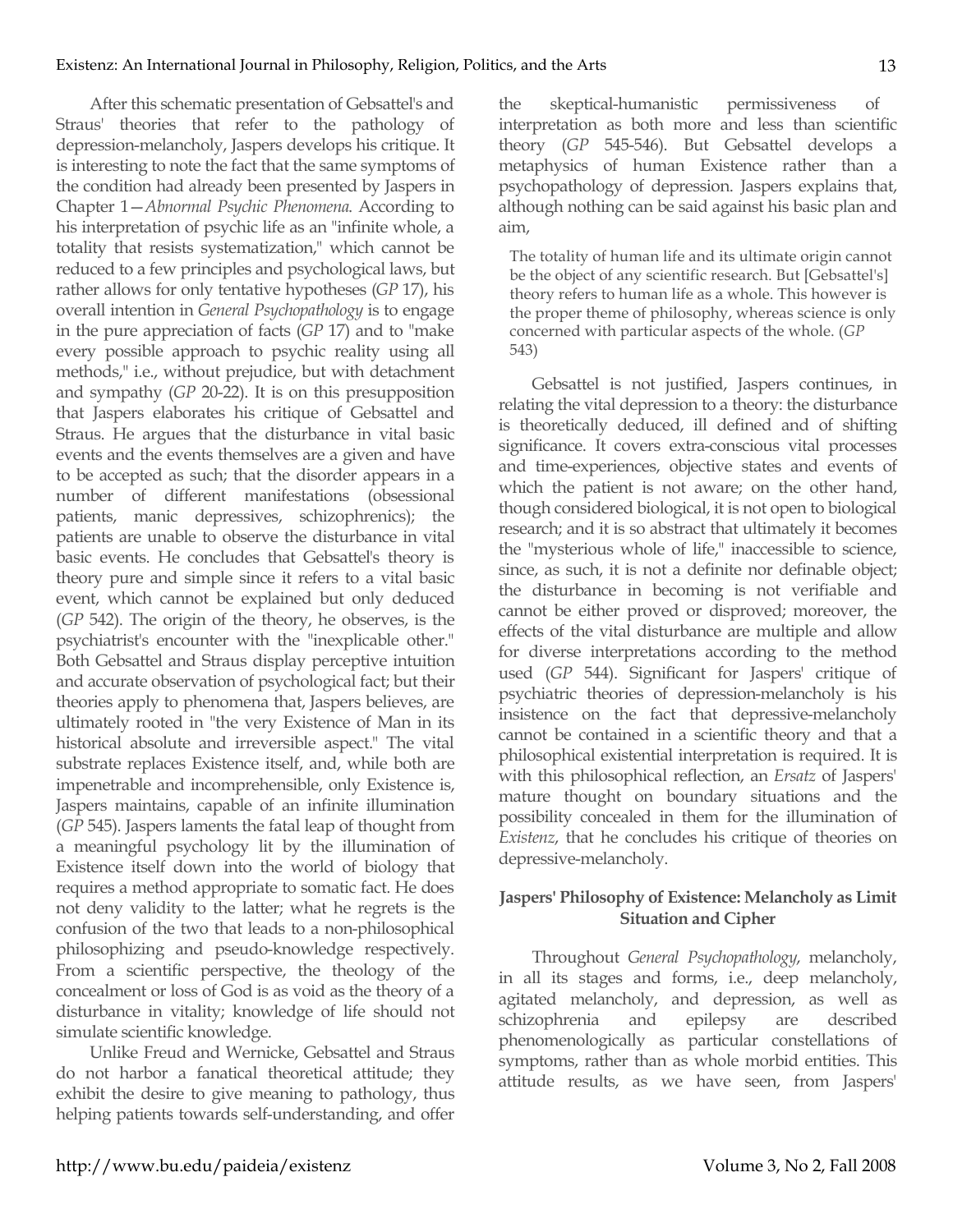theoretical presupposition of the idiocy<sup>11</sup> of the uniquely individual case, which precludes any meaningful attempt at definition, generalization, in a grasp of the whole.12 Thus, any theory that would attempt to comprehend the whole would betray both its scientific ambition and the singular nature of the case. Jaspers proposes two alternatives: first, the pathographies of great personalities which allow for a study of individual biographies of disease in parallel with biographies of artistic creation; second, taking up the phenomenology of clinical cases into a philosophical reflection. These alternatives complement each other and allow for a glimpse into the depths of the ever-receding totality of Existenz. Before the pathographies of Strindberg, Swedenborg, Hölderlin, and van Gogh, as well as Kierkegaard and Nietzsche, already in *General Psychopathology*, Jaspers poses the ancient and Renaissance question, made respectable again by Kant for the Romantics, of the relationship between diseased psyche and creativity, between genius and madman, between saint and fool. Thus, in "Psychopathology of Mind,"13 Jaspers considers the relation between creativity and psychopathy, especially melancholy and schizophrenia. He explains the value of self-understanding and interpretation of psychic

 $\overline{a}$ 

<sup>13</sup> *GP*, Part V: "The Abnormal Psyche in Society and History."

distortions in the formation of *Weltanschauungen*. 14 The paradox of a positive significance of the negation or evil of disease is proposed. Consider:

The problem regarding the significance of illness for creativity. We need to investigate empirically which types of disease have not merely a destructive but a positive significance. Pathographies regarding outstanding personalities always pose the question whether the creativeness was in spite of the illness or came about among other things because of the illness (e.g. creativeness during hypomanic phases, aesthetic content arising from depressive states or metaphysical experiences in schizophrenic episodes). So too in events of historic moment, the problem arises, was the morbid event only destructive or was it an ally in positive creation? (fn. This is an essential point in my *Strindberg und van Gogh*). (*GP* 729-730)

The question whether creativity occurs in spite of illness or because of it; whether creativity emerges by overcoming morbidity, or whether the latter creates the conditions for the possibility of creativity is in fact a false question, since the sickness, as the Other of health or the negation of it, is—in Schelling's theogony of *The Ages of the World*—simultaneously the negation *and* the ground of creativity. Interestingly, on this occasion, Jaspers, the clinical psychiatrist, clearly distinguishes

<sup>11</sup> Please refer to William Desmond's discussion of "the idiocy of being" in *Perplexity and Ultimacy* (Albany: SUNY Press, 1995) where "idiot" is used in its original etymological meaning.

<sup>12</sup> If any of the three major psychic disorders, i.e., epilepsy, schizophrenia, and manic-depression, is privileged by Jaspers, that would be schizophrenia due to its more complex nature. It is present in numerous case illustrations, while his study of Strindberg, Swedenborg, Hölderlin and van Gogh, is a study of schizophrenic creative personalities, and further indicates his special interest in the condition. Jaspers acknowledges the poly-semantic ambiguity of the term schizophrenia that makes it into a cipher for psychopathology as such; thus he will make use of the term in its broader signification, in the way Robert Burton used "melancholia" as a cover term for all human madness and folly. As it has been already noted, Jaspers rejects in principle the scientific-dogmatic reification of the concepts of the three main psychoses allowing for their enhanced fluidity. According to his interpretation, schizophrenia evolves in time, has a particular history, and creates a new world that it necessarily inhabits, whereas melancholy, bound to the negative, is essentially uncreative.

<sup>14</sup> *GP* 728. "Mind itself cannot fall ill and to this extent the title of this section is contradictory. But Mind is borne along by human existence. The illnesses of this existence have consequences for the realization of Mind which can thus become inhibited, distorted and disturbed but may also be furthered and enabled in a number of unique ways. Furthermore, Mind interprets the abnormal psychic phenomena and in so doing transforms them. I may know that my natural passions animae are subjecting me to distress, or I may blame myself and interpret my actions and feelings as wicked or I may believe I am exposed to the influences of gods and devils and am possessed by them or that others have a magic influence over me and that I am bewitched. These are all extremely different points of view. [The corresponding conduct] may be variously interpreted as doing penance, attempting a philosophical self-education, engaging in rituals, taking to prayer or seeking initiation into mysteries. The world of Mind in its connectedness and its unity lies outside the confines of psychology. Psychopathology can only investigate certain isolated aspects of Mind as realized in phenomena from a number of points of view. We group these as follows: a. we note the empirical investigations concerning particular concrete material (pathographies and enquiries into the effects of meditative practices); b. we discuss some of the general questions to which these give rise; c. we take a look at the relation of psychopathology and religion."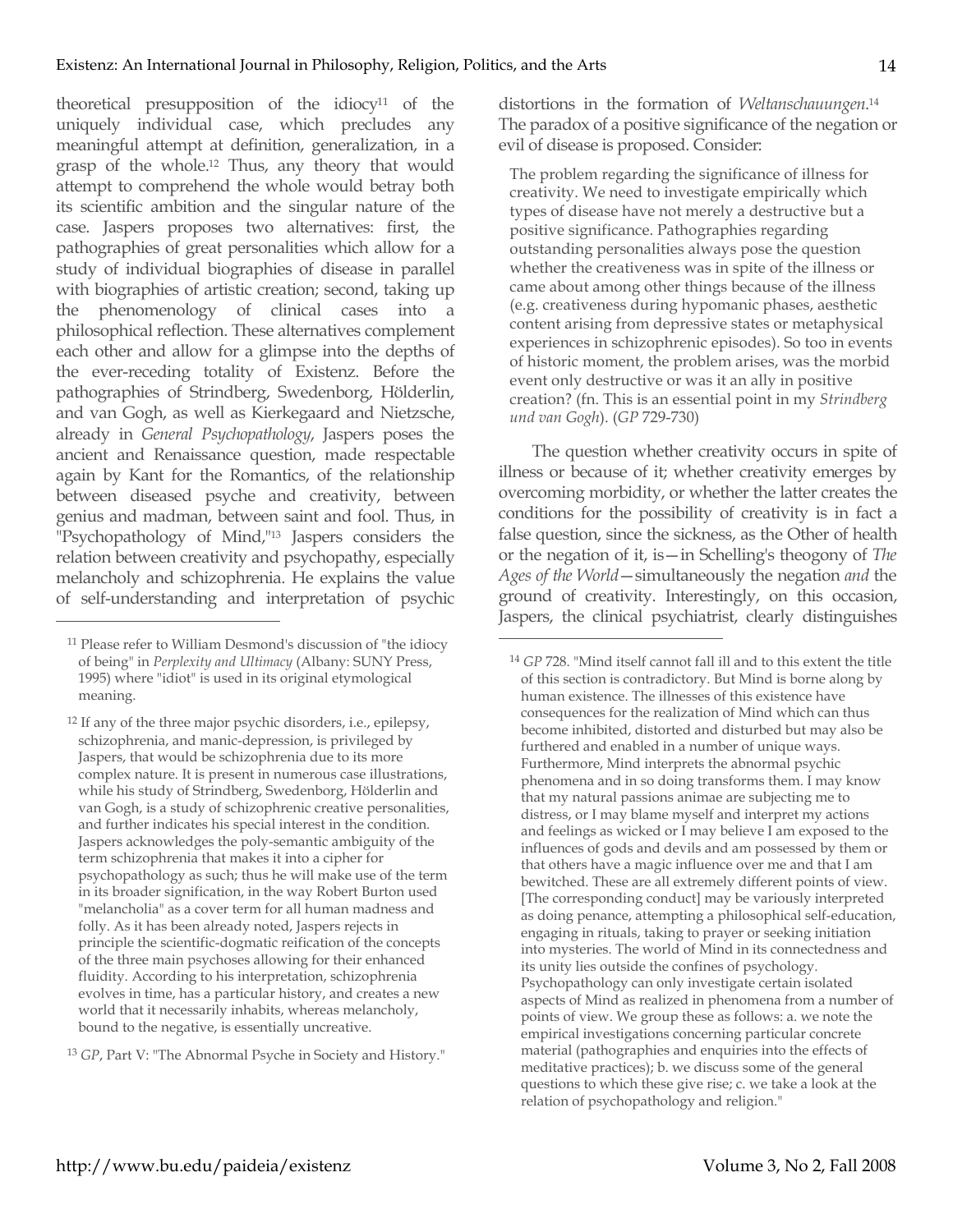between mania, depression, schizophrenia, on the one hand, and their corresponding creations, on the other: he relates mania to creativeness, depression to art, and schizophrenia to elaborate metaphysical visions, i.e., full-fledged religious dramas. This distinction is original: traditionally, from Aristotle to Kant, melancholia has been the cipher for both artistic genius and religious *virtuoso*. It is Jaspers, with his clinical psychiatric expertise, who constellates anew the different manifestations of psychic morbidity. He notes an uncanny closeness between specific illnesses and particular cosmologies, i.e., between Gnosticism and compulsive disorder, journeys of the soul and schizophrenic experience, mythologies, superstition, witchcraft and dementia praecox, as well as, between the sick and religious figures, shaman, saint, founder of religion (*GP* 730). But Jaspers, the existential philosopher, does not make distinctions among the morbid manifestations: he considers the generic category of madness or melancholy in both religion and art as a cipher of tragic destiny and profound human mystery. Thus:

It has been a different situation with poetry and art. Here *the sick person is often presented as sick and at the same time as a symbol of a profound human mystery*. Philocretes, Ajax and Herakles all ended their tragic existence in madness; Lear and Ophelia go mad, Hamlet plays at madness. Don Quixote is almost a typical schizophrenic. In particular there is a repeated presentation of the Doppelganger experience (E.T.A. Hoffman, E.A. Poe, Dostoyevsky). In contrast, with Goethe, madness plays scarcely any part and when it appears it is treated unrealistically (Gretchen in prison) if we compare it with the realistic presentations of Shakespeare and Cervantes. Velazquez painted idiots. Fools were maintained at the Royal Courts and enjoyed the freedom of fools in their talk. Dürer's engravings are melancholia itself; Hans Baldung Grien drew the saturnine individual as typical of melancholic distress. Many more examples could be quoted and they cannot be subject to a single, common and exhaustive interpretation. *But it is certain that some hidden correlation often stood in the background between the fact of illness and the profoundest of human possibilities, between human folly and wisdom*. (*GP* 730-731, italics mine)

Folly and wisdom, illness and health, these dialectical opposites coincide in a true *coincidentia oppositorum*. Jaspers recalls the illustrious figures of our cultural history that have opened for consciousness horizons previously unknown of abysmal depths and soaring heights. The list is a twentieth century

continuation of the Aristotelian list of remarkable melancholic men. The history of the hermeneutics of madness and melancholy is evoked by the mention of its landmarks. What perplexes Jaspers is the coincidence of religion and madness. He wonders:

could we interpret it that where the individual himself is in extremity, the *extremity of his existing vital state provides a basis for meaningful experience*? We may point to the empirical social fact that all effective movements of faith and all creeds have for the most part unconsciously, and rarely consciously, been characterized precisely by the absurdity of the content of their faith (*credo quia absurdum*, as Tertullian and Kierkegaard emphasized).15 (italics mine)

While Jaspers seems to embrace Freud's antireligious interpretation of religion qua neurosis, in fact, he develops an existentialist defense of religion through the defense of madness; this is a complete reversal of the Freudian position, i.e., the religious are mad, the

<sup>15</sup> *GP* 731: "We can go through the types of illness and notice what kinds of religious experiences have been observed in them. In this way contemporary phenomena can be demonstrated. Or we may see from history what outstanding religious individuals have shown abnormal traits and how mental illness and hysteria have played a part, particularly how individual religious phenomena can be grasped in psychological terms. Or we may ask how the priest or minister behaves towards people in practice when their religious behavior is rooted in and colored by illness and how religion may help the sick. Finally, we may go beyond the empirical field and ask how there could be any meaning in the *coincidence of religion and madness*; could we interpret it that *where the individual himself is in extremity, the extremity of his existing vital state provides a basis for meaningful experience.* We may point to the empirical social fact that all effective movements of faith and all creeds have for the most part unconsciously and rarely consciously, been characterized precisely by the *absurdity of the content of their faith* (*credo quia absurdum*, as Tertullian and Kierkegaard emphasized). In Luther's time reason was rejected and the tendency grew to promote the absurd, whereas Catholicism, since Thomas Aquinas, has discarded absurdity and denied that the content of its faith was absurd; it was rather that a distinction must be made between that which was beyond understanding (the content of revelation) and that which was contrary to reason (namely the absurd)." (italics mine)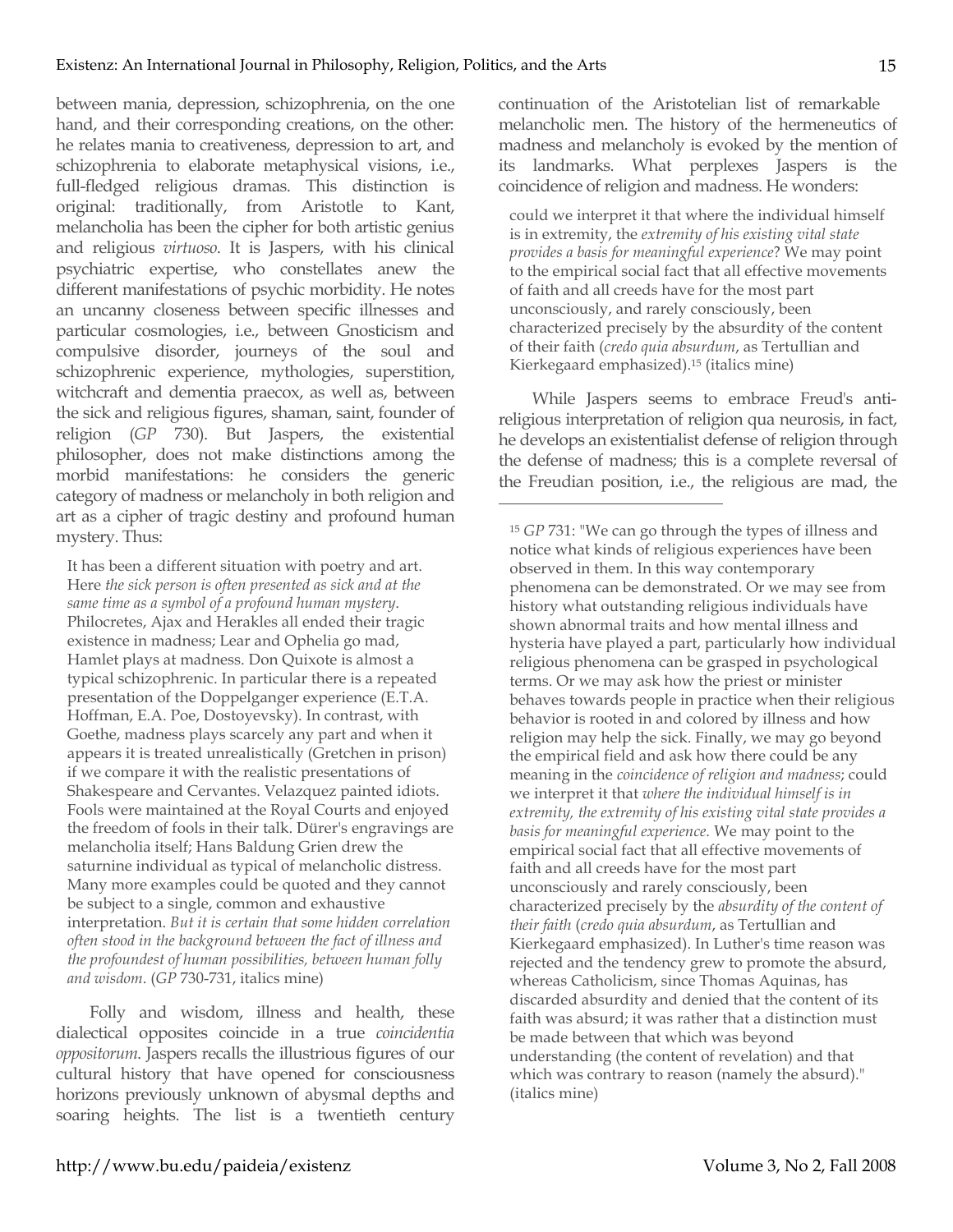mad par excellence, but that does not cancel the value of religion; on the contrary, it is religion that gains its value thanks to the value contained in madness. A sui generis typology of religions is thus generated to correspond to a typology of psychoses. If such classifications may appear risqué, their deeper meaning is grounded in Jaspers' philosophy of the human being and his conception of illness and health summarized in Part VI of *General Psychopathology*. The paradox of the identity of illness and health, as well as that of the outstanding morbid personalities are here elaborated upon (*GP* 784). According to Jaspers, being ill belongs to living as such, and Man is the locus of this identity. He muses:

Man is exceptional among all living things. He has the largest potential scope and the biggest chances but with this goes the greatest risk. Thinkers have often conceived man's life as a whole in the form of a sickness, a disorder of living or a primeval disarray, a wounding of human nature through original sin. (*GP* 785)

If man's life is a form of sickness, this sickness is also of exceptional and superior ontology to health: Plato and Nietzsche are in agreement on this point and refer to illness not in the sense of being less than health and simply destructive, but rather being more than health, as "an enlarged state, an enhanced state, a state of creativity." Jaspers understands madness as an existential limit, a boundary or marginal situation that must be accepted as such; it is only in that acceptance and exposure that the message from the "margins of experience" can be received.

In any case where there is *an awakened sense of the human abyss* and no possible pretext for ordering the world, no possible human ideals of genuine outlook on the world, *madness and psychopathy acquire a human significance*. They are an *actuality in which such possibilities are revealed, which the healthy person conceals from himself,* avoids and guards himself against. But the healthy person who keeps his psyche marginally exposed and who investigates the psychopathological *will find there what he potentially is* or what is essentially there for him, distant and strange though it may be, a message from beyond the actual margins of his experience. (*GP* 786- 787, italics mine)

In Part VI, the philosophical coda of *General Psychopathology*, and a latter addition, Jaspers extracts the existential meaning of all the clinical and psychiatric material and articulates a genuine *Dasein* analysis. Jaspers, the clinical psychiatrist and the man of vast culture, had patiently collected the existential evidence that will be put to use in this concluding philosophical reflection on the nature of the human being and the meaning and the *sine qua non* value of limit situations for authentic Existenz: the shattering in madness is certainly a limit—a two faced Janus, one looking into the abyss, the other, like Dante, at the stars. Jaspers considers the reality of human incompleteness: he understands "the essence of Man as the incompleteness of his Being" (*GP* 787). For a being defined by incompleteness, sickness must be an ontological condition. For such, to provoke the event or psychological state, i.e., anxiety that initiates the descent into the abyss is a task of pedagogical love. Jaspers acknowledges his psycho-philosophical position grounded in but going beyond clinical psychiatry and quotes Gebsattel:

We cannot rid ourselves entirely of some basic philosophical viewpoint when formulating our psychotherapeutic goals…we cannot develop any psychotherapy that is purely medical, self-contained and appears to be its own justification. For instance, to dispel anxiety is generally thought to be a self-evident therapeutic aim. Gebsattel's dictum [] is true: "We are doubtful whether we really want a life without anxiety as we are certain that we want a life without fear." Large numbers, particularly of modern people, seem to live fearlessly because they lack imagination. There is as it were an impoverishment of the heart. *This freedom from anxiety is but the other side of a deeper loss of freedom. Arousal of anxiety and with it of a more vital humanity might be just the task for someone possessed by Eros paidagogos* (informing passion). (*GP* 803, italics mine)

The existentialist philosopher sacrifices the clinical psychiatrist: existential anxiety, as apocalyptic revelatory in its original etymology—and a condition for freedom, must be cultivated by the human individual whose horizon of Being must be the actualization of *Existenz*. As for Boehme, Pascal, Schelling, Kierkegaard or Nietzsche, so for the existentialist thinker: the beginning of authentic life originates in *Angst*. It is only confronted with the limit situation of the melancholic or schizophrenic *pathos* that the gifted personality reaches the deep hidden sources of *Existenz* and, as a consequence, his creativity increases—a pearl born in the anguished labor of the wound.

Jaspers continues this investigation of creativity and pathology in his pathographies on Strindberg and van Gogh. Here, he tirelessly though vainly searches for an irrefutable proof of a necessary causal connection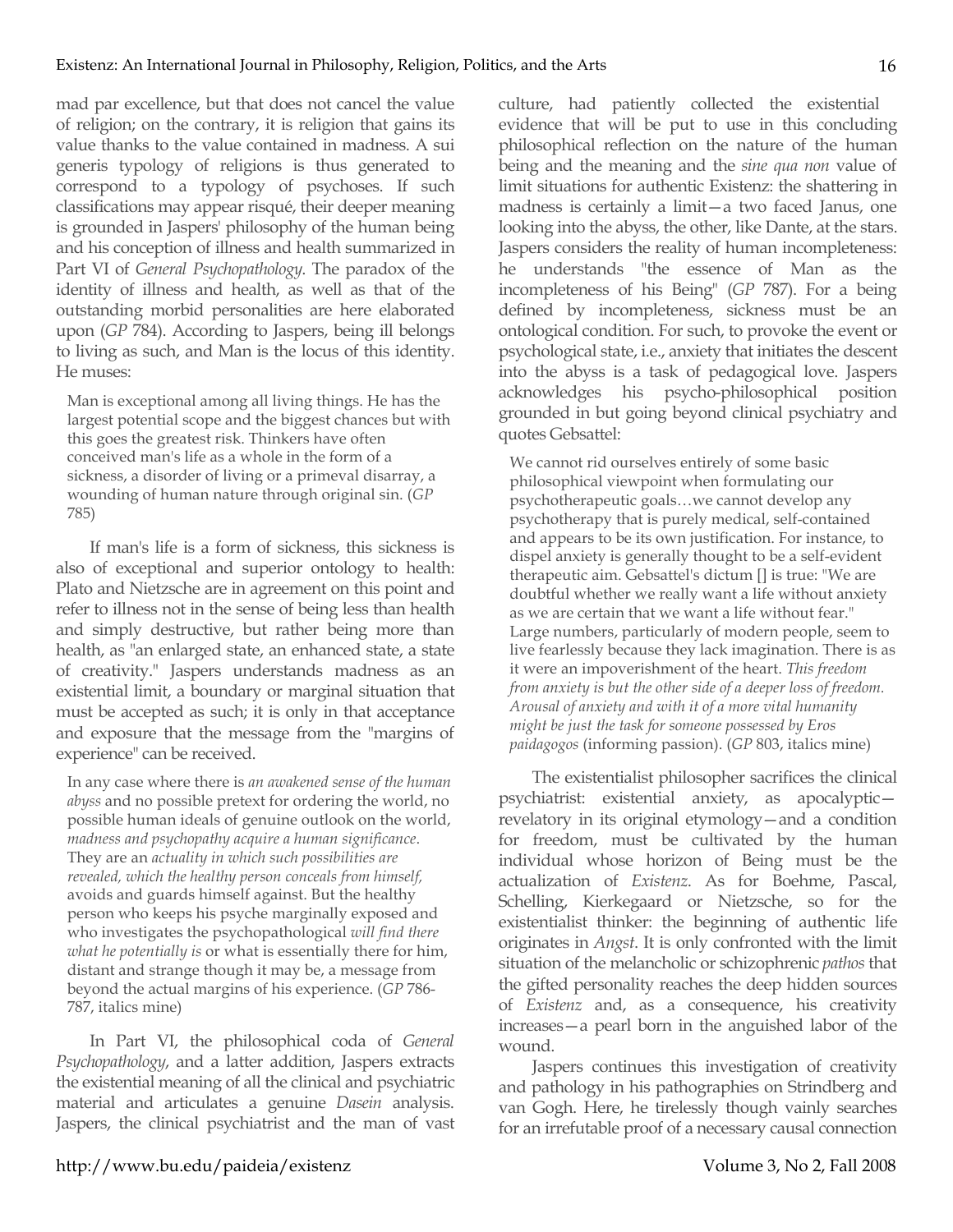between the two: what he is capable of establishing with the available biographical, aesthetic and pathological data is only a meaningful existential connection between the two histories of schizophrenia and of artistic achievement. The meaningful connection reveals malady as a cipher of profound mystery, i.e., a limit situation whose essential nature is the shattering of the human personality; thus, a *coincidentia oppositorum*, creative and destructive, revelatory and concealing, awakening, disturbing, potentially selfilluminating. Most interesting in its own right is the concluding chapter, "Schizophrenia and Contemporary Civilization" (*SG*). He suggests that every epoch is defined by a specific form of madness: for example, hysteria was the medieval madness par excellence, a fact that explains, he believes, the mysticism of medieval monasticism. If hysteria had an affinity with the spirit before the eighteenth century, he notes an affinity between schizophrenia and his own time, the beginning of the twentieth century. Jaspers observes that great artists, turned mad, exert today a considerable influence precisely through the works conceived during their malady. The spirit, he qualifies, remains independent of the malady as demonstrated by a Meister Eckhart or Thomas Aquinas who were not touched by hysteria. Jaspers believes that contemporary schizophrenia, unlike the hysteria of medieval monasticism, is neither a mode of expansion nor a mediating medium, but the soil in which certain exceptional possibilities will take root and develop. These exceptional personalities—such as Strindberg and van Gogh—open for us an intimate source of existence just for the space of an instant, as if the hidden depths were momentarily unveiled: some of van Gogh's paintings vibrate with an intensity that is not endurable for long; they do not belong to our world, but bring with them a radical interrogation, a call addressed to our own existence that provokes our own transformation (*SG* 234). Prophetically, continuing in the footsteps of Kierkegaard and Nietzsche, Jaspers calls the present epigone time to account and brings it under judgment: in this age, the authenticity of *Existenz* when the self is shattered and the awareness of the divine presence are the privilege of the mad, insanity becomes the condition par excellence of sincerity and authenticity.

It is in this same vein that in "Origin of Contemporary Philosophical Situation: The Historical Meaning of Kierkegaard and Nietzsche," the opening lecture in *Reason and Existence*, Jaspers questions the meaning and value of the entire Western philosophical tradition prior to the *kairotic* event of Kierkegaard and Nietzsche:

The great history of Western philosophy from Parmenides and Heraclitus through Hegel can be seen as a thorough-going and completed unity. But the consciousness of a change into mere knowing about doctrines and history, of separation from life itself and actually believed truth has made us question the ultimate sense of this tradition: *we question whether the truth of philosophizing has been grasped or even if it can be grasped in this tradition*. (*RE* 22-23, italics mine)

The history of Western philosophy has been the history of a veiling, i.e., the veiling of the Other than Reason, the non-rational, in any of its forms, i.e., for knowledge, the opacity of the here and now; in matter, what is never consumed by rational form; in actual existence, that which is just as it is; in religious thought, the content of faith (*RE* 19). In all these forms the nonrational remains unconquerable: it is Being itself which while it cannot be completely dissolved into rationality, is reduced, in the arrogance of Reason, to matter, primordial fact, impulse or accident (*RE* 20). The dialectics between reason and non-reason is present at the foundation of all thinking and forms the history of Western philosophy. Jaspers engages in a brief tour through it calling out a few paradoxical landmarks in this agonistic combat between reason and its Other. The incomprehensible Fate was the ultimate background of the Greek gods; Socrates listened to his daimon; Plato recognized madness as more than reason if divinely inspired, or less than reason if not so inspired; Aristotle considered the alogoi's superior principle to deliberative reason; Christianity introduced the nonrational as faith, a complement or contender of reason, whose idiom was antinomical and paradoxical. With Descartes begins the grounding of reason upon itself alone, while, for the Enlightenment, rational thinking is considered the sufficient basis for human life. During the seventeenth and eighteenth centuries countermovements have emerged in support of the Other than reason, which made reason possible while restraining it. Pascal, Vico and Bayle are mentioned as the contenders of rationalists and empiricists. German Idealism followed as the attempt at reconciliation between reason and its Other. Jaspers remarks that, through rational understanding, Being, the Other to reason, has been converted into reason, was recognized as a limit, or was seen as the source of a new reason thus ultimately, Being was grounded either in reason or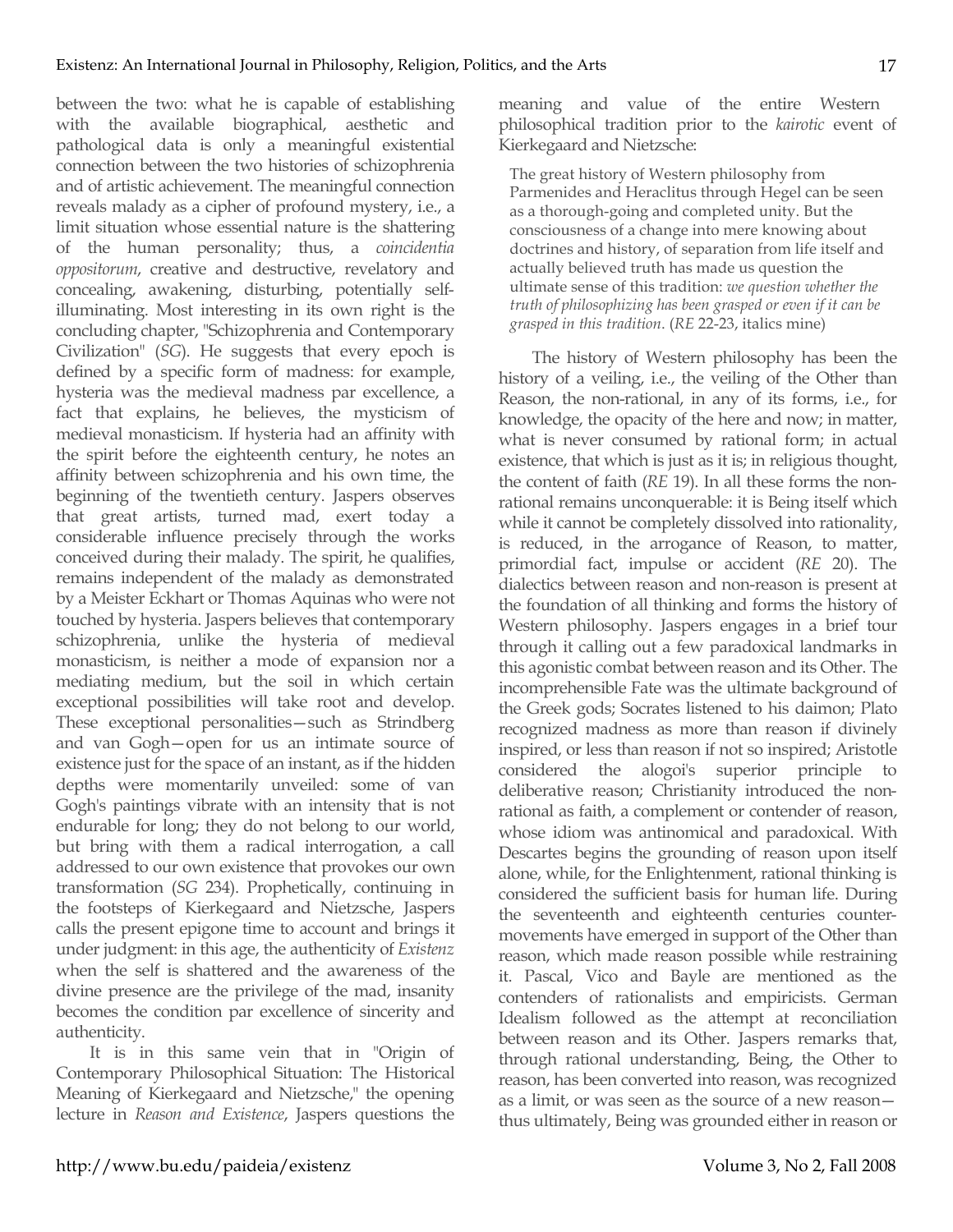God. On this background where counter-movements against rationality were "like a distant thunder announcing storms which could be released but which were not yet" (*RE* 22), Kierkegaard and Nietzsche emerged as a shock that has provoked a radical and irremediable transformation in Western consciousness: they initiated a new philosophical attitude and atmosphere, a new type of thought, and therefore a new type of humanity, thus determining the philosophical situation of the twentieth century. The fundamental metamorphosis has been produced by their relentless and honest questioning of reason from the depths of Existence in search for genuine truth. The new intellectual attitude was "the medium of infinite reflection which is conscious of being unable to attain any real ground by itself" (*RE* 24-25). Both have made visible the limit of scientific knowledge and rationality that must humble itself and admit that there is something which one cannot understand. Their most ridiculed enemy is the system, its closure and deadly perfection that is contrary to Existence.

The ambiguity of Existence and genuine truth can be adequately articulated by indirect communication and masks, as well as by engaging in the hermeneutic task of infinite interpretation. Faith and will replace thought: they are both grounded in the depth of personal existence: the faith of the martyrs and the will to power in a world in which God is dead. Both saw before them nothingness (*RE* 30) and had an apocalyptic vision of the end of history and of a radical change in man. The distress of the epoch was experienced suicidally through "endless reflection, drive towards the basic, and, as they sank into the bottomless, [they grasped] hold upon the Transcendent" (*RE* 31). Jaspers explains the unlimited reflection as "a reasoning without restraint, the dissolving of all authority and the surrender of content which gives purpose, measure and meaning to thinking, i.e., a play of the intellect." But, infinite reflection, Jaspers warns, is twofold: it may lead either to "complete ruin or authentic Existence." Infinite reflection cannot exhaust or stop itself, is faithless, hinders decision, is never finished, can become dialectical twaddle, the poison of reflection, is grounded in the endless ambiguity of existence and action. Thus, Jaspers observes, while infinite reflection and endlessly active dialectic is the condition of Freedom, breaking out of the forms of the finite, the risk of awakening it is the melancholic condition of Kierkegaard's aesthete and ultimately insanity (*RE* 32). To avoid the latter, a decision of faith—Kierkegaard's ethical—must restrain infinite reflection. In their drive toward the basis, their self-reflection stopped only by the leap towards Transcendence: Kierkegaard leaped toward Christianity understood as an absurd paradox and a decision for world negation and martyrdom; while Nietzsche leaped towards the eternal return (*RE* 36). Jaspers insists on their destinies as exceptions, their loneliness, their lack of world fulfillment, their failure; he observes in both a developmental physical retardation and a lack in vitality (*RE* 37). Kierkegaard's melancholy carried him to the edge: it was the consequence of a lack in the animal life (*RE* 41). As a consequence, Jaspers remarks, they have been called simply insane, and, in fact, could be objects for a psychiatric analysis, if that would not detract from their height and nobility; any typical diagnosis or classification would fail due to their exceptional natures that defy classification since "with them a new form of human reality appears in history" (*RE* 38). Most significant is the martyr truth manifested in the sacrifice of their shattering and shipwreck. Jaspers reflects:

As if their very being shattered and in the shattering itself manifested a truth which otherwise would never have come to expression. (*RE* 37)

Both are irreplaceable as having dared to be shipwrecked…Through them we have intimations of something we could never have perceived without such sacrifices, of something that seems essential which even today we cannot adequately grasp. It is as if the truth itself spoke bringing an unrest into the depths of our consciousness of being. (*RE* 38)

The "shattering" manifests a hidden unexpressed and inexpressible truth; the sacrifice makes visible something essential, difficult or impossible to articulate, that stirs the depths of our consciousness of being. The profound truth has been uncovered by Kierkegaard and Nietzsche through their shattered destinies as exceptions, and their having assumed the task of searching for truth in infinite reflection and questioning of Reason. The consciousness of our age has been indelibly marked by the *pathos* of the morbid psyche of apocalyptic creators, such as Kierkegaard and Nietzsche, Strindberg, Swedenborg, Hölderlin and van Gogh; in the foundering of these destinies, the depths of *Existenz*, its hidden possibilities could be glimpsed: philosophizing after Kierkegaard and Nietzsche must actualize the possibility of *Existenz* made visible through them without following them in their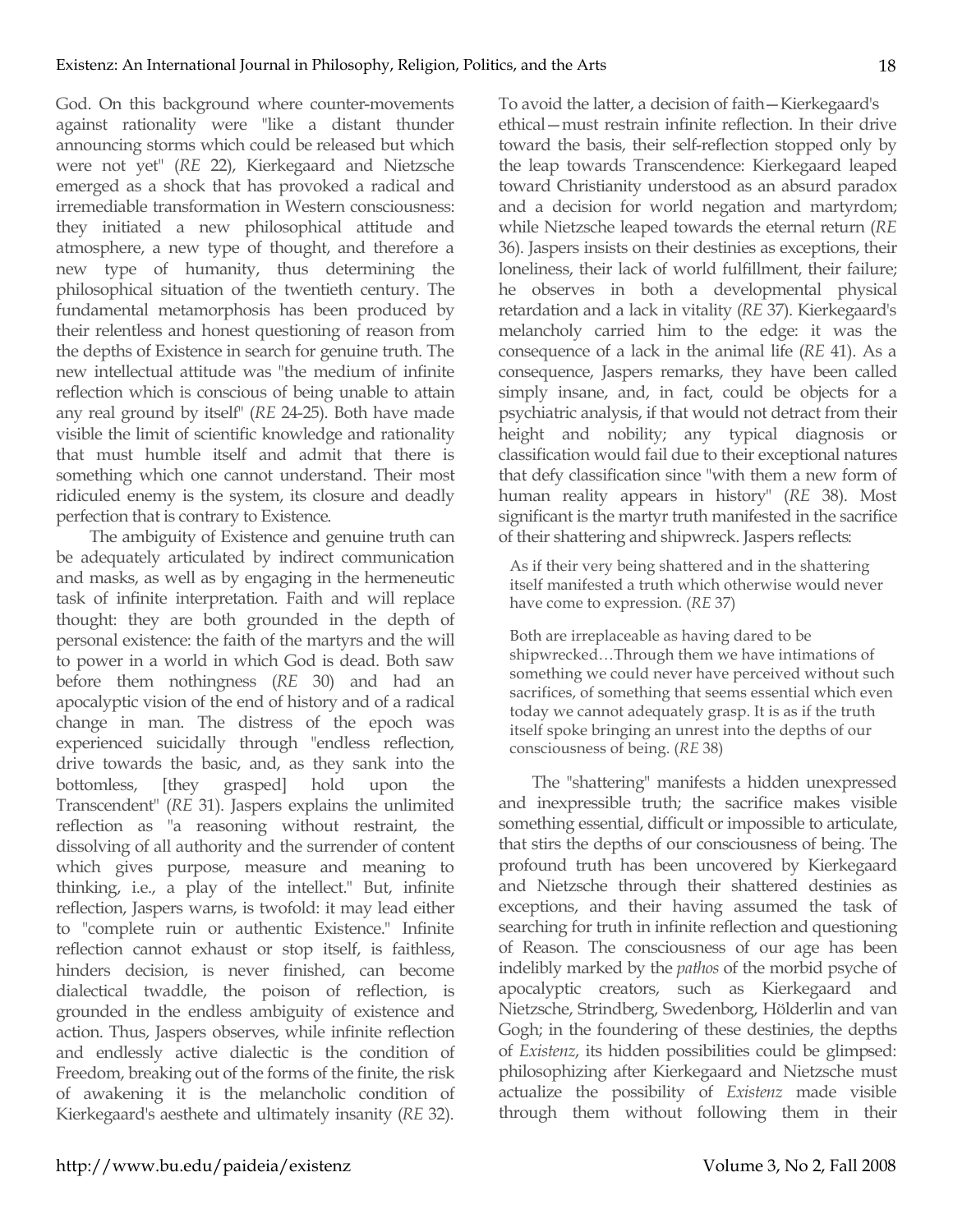shipwreck. Perhaps it is his early encounter as a case psychiatrist with melancholy and schizophrenia that has been most critical in the transition to his later existential philosophy, and has suggested the thought, defining for Jaspers, of the boundary situations in relation to *Existenz* and Transcendence. In order to elucidate the relation between the mystery of the psychopathological, i.e., melancholy and schizophrenia, and Jaspers' philosophical ciphers, we will refer to his threefold philosophy of Existenz, with its philosophical world orientation, existential elucidation, in particular, the discussion of boundary situations, and metaphysics. In this concluding endeavor, we will be guided by Alan M. Olson's in-depth and subtle study on Jaspers and the rehabilitation of transcendence. <sup>16</sup> As Olson explains, "a conceptual elucidation of the boundaries and limits of thinking can contribute to a heightened understanding of reality, for [in Jaspers' words] philosophical meaning comes from the boundary alone" (*TH* 6 ff). Jaspers' interpretation of the meaning and value of boundary situations, such as death, fear, suffering, struggle, and guilt, Olson notes, takes him beyond Kantian epistemology into "a reality or ground beyond the limits of cognition which is both foundation and goal of transcending-thinking," i.e., thinking that transcends *qua* thinking, not to be misunderstood as thinking that is transcended. The boundary situation, or rather, boundary awareness, is threefold and occurs at the limits of cognition of world, self, and Transcendence-Itself, i.e., existential, epistemological, and metaphysical; thus objectifying cognition—be it of science, psychology, and metaphysics—ultimately fails, and in its foundering and ruins the ineffable experience of the more occurs in silence, or in a language of *ciphers* that implies necessarily the participation of the human subject. Boundary situation or awareness, Olson emphasizes, begins at the existential level, with "a disjunction of being" between the seeker after world and the world; it continues and deepens epistemologically by "qualified negativity" which forms the basis for transcendingthinking (*TH* 20 ff). At the first level, there is the disjunction between the self and the world, an experience that can either lead to indifference, to the *apathea* of resignation, or open up toward a more comprehensive horizon. An act of transcending toward

Transcendence is required in this first mode in order to avoid a sterile stagnation, i.e., as we suggest, the depression leading to the melancholy of entrapment in time or space. Olson evokes the moment of boundary provoked by the awareness of the impossibility of empirical cognition of world unity and totality:

I discover that no matter how far reaching the parameters of my world orientation I am still bounded for "the world encompasses me no matter how much I attempt to encompass it." Thus I am faced with the first limit of attempting to unify my world on the basis of empirical world-orientation alone. (*TH* 11 ff)

The limit perceived provokes either a "recoil," the "jerk backward" or the leap forward towards a more comprehensive horizon. Olson explains the Jaspersian elan of transcending-thinking towards Transcendence as a Kantian imperative of the idea of unity: This awareness of world drives me beyond the particularity of my givenness-in-a-world to a more comprehensive standpoint whereby I may develop a unified world orientation (*TH* 11 ff). This first invitation to transcendence is made possible, Olson continues quoting Jaspers, by the new awareness that we must "have our being from another source, for in the world, we comprehend ourselves from beyond the world" (*TH* 15). The first mode of transcending-thinking evokes the Kantian dialectic of the mathematically sublime: the natural spectacle suggesting infinity through magnitude overwhelms the faculty of Imagination, circumscribed as it is to perceptible form; while reason in its transcending comes to the realization of its supernatural destiny. Indeed, as Olson convincingly proves, while Jaspers follows the Kantian epistemological turn, he does not stop at the limits of cognition, but goes beyond them, following transcending-thinking itself. Nevertheless, the experience of disjunction caused by "the limitedness of limitlessness," i.e., "the endlessness and unresolvability of objectifying thinking," "quantitative endlessness," can become oppressive; instead of the Kantian feeling of the sublimity of the human calling, I suggest, the "seeker after world" can withdraw and fall into depression and deep melancholy. The existential and epistemological boundary situation is made visible precisely by the psychic pathos of a transcending subject who fails in the attempt to transcend; paradoxically, the foundering itself points towards Transcendence. Hence, melancholy, or deep depression, characterized throughout the history of the hermeneutics of the malady by the experience of temporal and spatial

<sup>16</sup> Alan M. Olson, *Transcendence and Hermeneutics* (La Hague: Martinus Nijhoff, 1979). [Henceforth cited as *TH*].